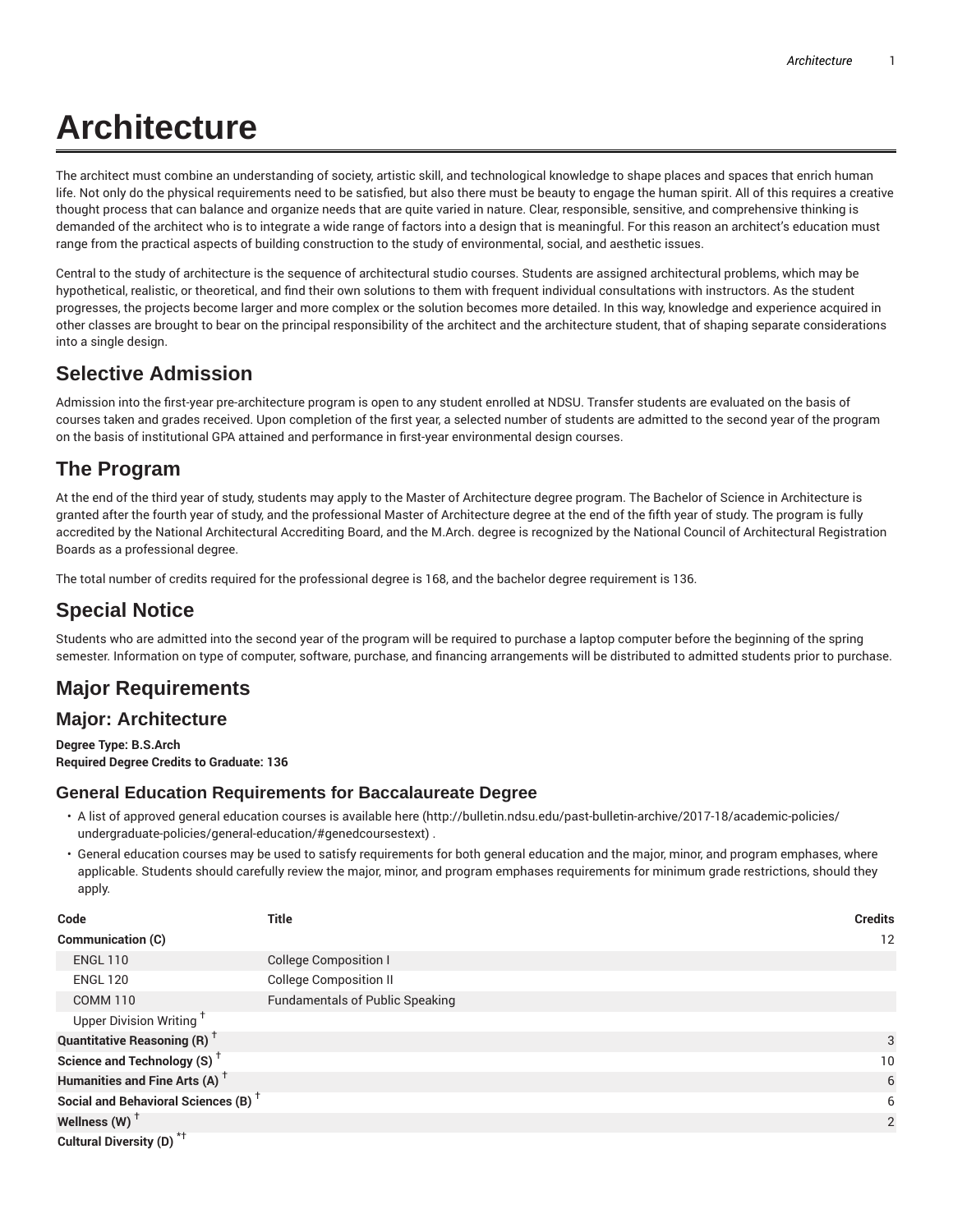#### **Global Perspectives (G)** \*†

Total Credits 39

- \* May be satisfied by completing courses in another General Education category.
- † May be satisfied with courses required in the major. Review major requirements to determine if a specific upper division writing course is required.

| Code                             | <b>Title</b>                                                                          | <b>Credits</b> |
|----------------------------------|---------------------------------------------------------------------------------------|----------------|
| <b>Architecture Requirements</b> |                                                                                       |                |
| <b>ANTH 111</b>                  | Introduction to Anthropology (May satisfy general education category B and D)         | 3              |
| <b>ARCH 231</b>                  | Architectural Drawing                                                                 | 3              |
| <b>ARCH 232</b>                  | Design Technology                                                                     | 3              |
| <b>ARCH 233</b>                  | <b>Math for Designers</b>                                                             | 1              |
| <b>ARCH 271</b>                  | Architectural Design I                                                                | 6              |
| <b>ARCH 272</b>                  | Architectural Design II                                                               | 6              |
| <b>ARCH 321</b>                  | History and Theory of Architecture I (May satisfy general education category A and G) | 3              |
| ARCH 322                         | History of Architecture II                                                            | 3              |
| <b>ARCH 323</b>                  | History and Theory of Architecture III                                                | 3              |
| ARCH 341                         | Site Design for Architects                                                            | 3              |
| ARCH 344                         | Architectural Structures I                                                            | 3              |
| <b>ARCH 351</b>                  | <b>Materials &amp; Construction</b>                                                   | 4              |
| <b>ARCH 371</b>                  | Architectural Design III                                                              | 6              |
| <b>ARCH 372</b>                  | Architectural Design IV                                                               | 6              |
| <b>ARCH 443</b>                  | Architectural Structures II                                                           | 3              |
| <b>ARCH 450</b>                  | <b>Architectural Detailing</b>                                                        | 3              |
| <b>ARCH 453</b>                  | Environmental Control Systems: Passive Principles                                     | 3              |
| <b>ARCH 454</b>                  | Environmental Control System: Active System                                           | 3              |
| <b>ARCH 461</b>                  | Urban Design                                                                          | 3              |
| <b>ARCH 471</b>                  | Architectural Design V (Capstone)                                                     | 6              |
| <b>ARCH 472</b>                  | Architectural Design VI                                                               | 6              |
| or ARCH 474                      | International Design Studio                                                           |                |
| <b>ENVD 101</b>                  | Introduction to Environmental Design (May satisfy a general education category A)     | 3              |
| <b>ENVD 130</b>                  | Drawing Skills for Environmental Designers                                            | 3              |
| <b>ENVD 172</b>                  | Environmental Design Fundamentals Studio                                              | 3              |
| <b>PHYS 120</b>                  | Fundamentals of Physics (May satisfy general education category S)                    | 3              |
| or PHYS 220                      | <b>Physics for Designers</b>                                                          |                |
| <b>PSYC111</b>                   | Introduction to Psychology (May satisfy general education category B)                 | 3              |
| <b>Elective Requirements</b>     |                                                                                       |                |
| SOC 110                          | Introduction to Sociology (May satisfy general education category B)                  | 3              |
| <b>PHIL 101</b>                  | Introduction to Philosophy (May satisfy general education category A)                 | 3              |
| <b>Total Credits</b>             |                                                                                       | 101            |

| Code                          | Title                                                                                         | <b>Credits</b> |
|-------------------------------|-----------------------------------------------------------------------------------------------|----------------|
| Architecture - Graduate Level |                                                                                               |                |
| <b>ARCH 763</b>               | Programming/Thesis Prep                                                                       | 3              |
| <b>ARCH 781</b>               | <b>Professional Practice</b>                                                                  | 3              |
| <b>ARCH 771</b>               | <b>Advanced Architectural Design</b>                                                          | 6              |
| ARCH 772                      | Design Thesis                                                                                 | 8              |
|                               | Select 12 credits from the following: (May be repeated, except for identical course offering) | 12             |
| <b>ARCH 721</b>               | Non-Western Architectural Traditions                                                          |                |
| <b>ARCH 722</b>               | Urbanism                                                                                      |                |
| <b>ARCH 723</b>               | <b>Historic Preservation</b>                                                                  |                |
| ARCH 724                      | Architectural Technology                                                                      |                |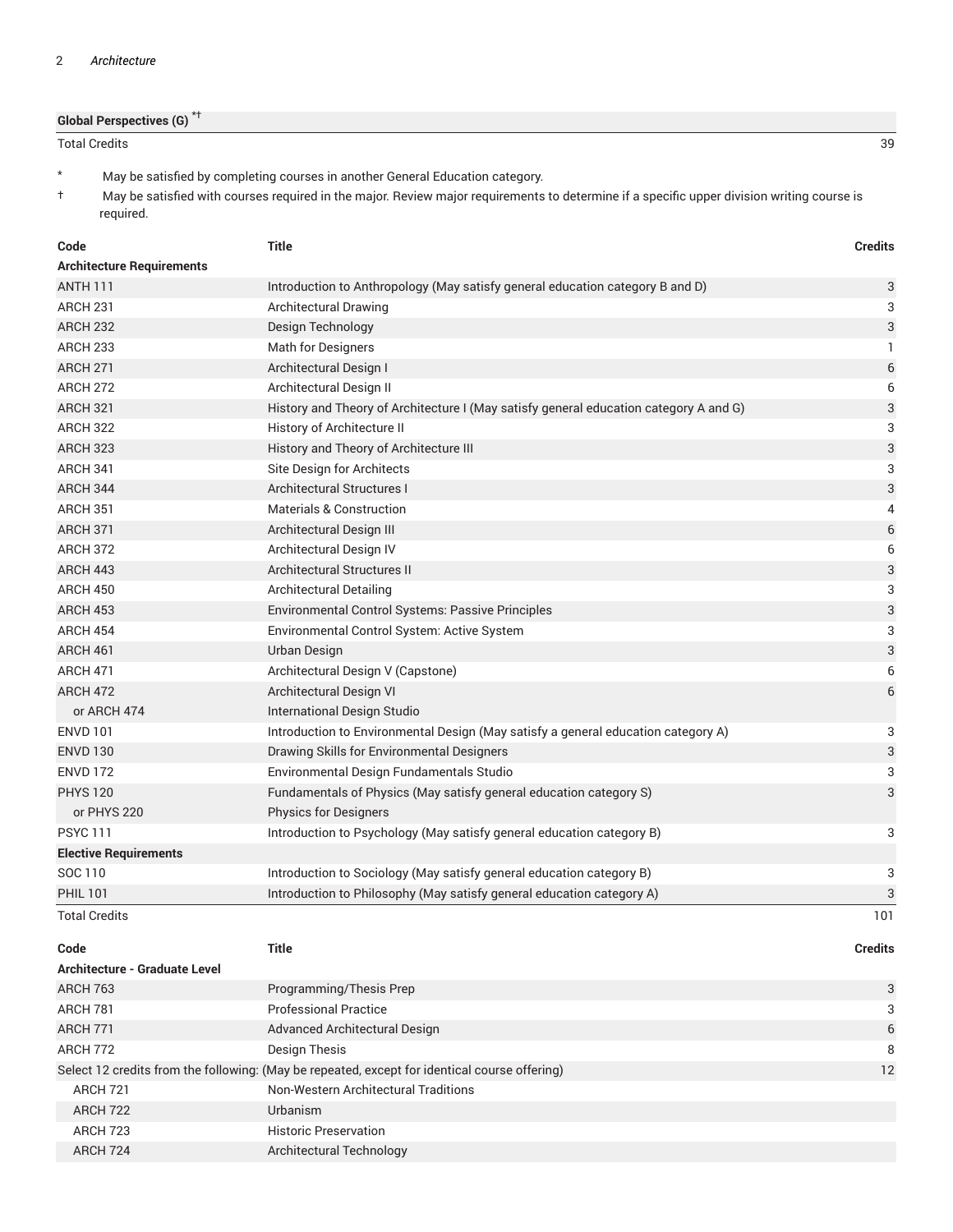| ARCH 725 | Architecture or the Recent Past     |
|----------|-------------------------------------|
| ARCH 726 | <b>Current Architectural Theory</b> |
| ARCH 727 | Vernacular Architectural Traditions |
| ARCH 728 | Sociocultural Issues                |
| ARCH 789 | Professional Topics in Architecture |
|          |                                     |

Total Credits 32

#### **Degree Requirements and Notes**

- NO GRADES OF 'D' ALLOWED FOR ANY MAJOR OR MAJOR ELECTIVE REQUIREMENTS.
- Courses listed on this curriculum guide will lead to both a Bachelor of Science in Architecture degree and to an Masters of Architecture degree.
- If a student receives a grade of "D" or "F" in studio, he/she will be required to repeat the studio class the following year, before advancing to the next studio course.
- A student must complete at least 60 semester credits of professional level course work in his/her program while in residence and enrolled in the college. Students transferring into the college from programs with professional accreditation are exempt from this residency requirement but are subject to the residency requirement of NDSU.

# **Plan of Study**

| <b>First Year</b>                                 |                       |                                         |                           |
|---------------------------------------------------|-----------------------|-----------------------------------------|---------------------------|
| Fall                                              | <b>Credits Spring</b> |                                         | <b>Credits</b>            |
| <b>ENVD 101</b>                                   |                       | 3 ENVD 104                              | 1                         |
| <b>ENVD 102</b>                                   |                       | 1 ENVD 172                              | 3                         |
| <b>ENVD 130</b>                                   |                       | 3 ENGL 120                              | 3                         |
| <b>ENGL 110</b>                                   |                       | 4 COMM 110                              | $\ensuremath{\mathsf{3}}$ |
| <b>ARCH 321</b>                                   |                       | 3 ARCH 322                              | 3                         |
| <b>PHYS 120</b>                                   |                       | 3 Quantitative Reasoning<br>Requirement | $\sqrt{3}$                |
|                                                   |                       | Wellness Requirement                    | $\sqrt{2}$                |
|                                                   | 17                    |                                         | 18                        |
| <b>Second Year</b>                                |                       |                                         |                           |
| Fall                                              | <b>Credits Spring</b> |                                         | <b>Credits</b>            |
| <b>ARCH 271</b>                                   |                       | 6 ARCH 272                              | 6                         |
| ARCH <sub>231</sub>                               |                       | 3 ARCH 232                              | 3                         |
| ARCH <sub>233</sub>                               |                       | 1 ARCH 344                              | 3                         |
| Science/Tech General Education<br>Requirement     |                       | 3 PSYC 111                              | $\ensuremath{\mathsf{3}}$ |
| ARCH 323                                          |                       | 3 PHIL Elective                         | 3                         |
|                                                   | 16                    |                                         | 18                        |
| <b>Third Year</b>                                 |                       |                                         |                           |
| Fall                                              | <b>Credits Spring</b> |                                         | <b>Credits</b>            |
| <b>ARCH 371</b>                                   |                       | 6 ARCH 372                              | 6                         |
| ARCH 341                                          |                       | 3 ARCH 450                              | $\ensuremath{\mathsf{3}}$ |
| <b>ARCH 351</b>                                   |                       | 4 ARCH 454                              | 3                         |
| ARCH 453                                          |                       | 3 ARCH 461                              | $\ensuremath{\mathsf{3}}$ |
| Science/Tech General Education<br>Lab Requirement |                       | 1 ENGL 326 or 357                       | 3                         |